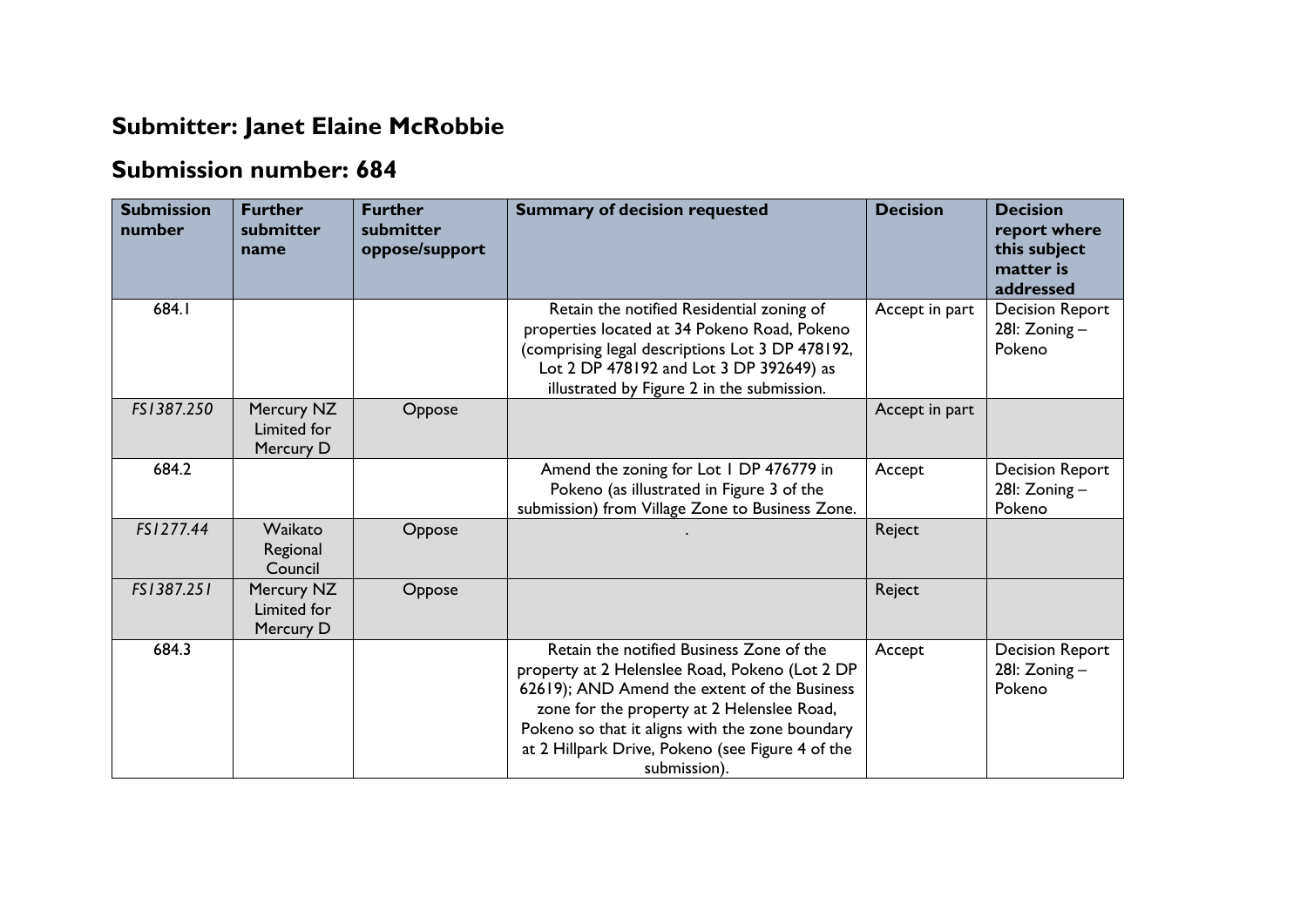| <b>Submission</b><br>number | <b>Further</b><br>submitter<br>name    | <b>Further</b><br>submitter<br>oppose/support | <b>Summary of decision requested</b>                                                                                                                                                                                                                                                      | <b>Decision</b> | <b>Decision</b><br>report where<br>this subject<br>matter is<br>addressed |
|-----------------------------|----------------------------------------|-----------------------------------------------|-------------------------------------------------------------------------------------------------------------------------------------------------------------------------------------------------------------------------------------------------------------------------------------------|-----------------|---------------------------------------------------------------------------|
| FS1277.45                   | Waikato<br>Regional<br>Council         | Oppose                                        |                                                                                                                                                                                                                                                                                           | Reject          |                                                                           |
| 684.4                       |                                        |                                               | No specific decision sought, but submission<br>recognises that the importation of fill to enable<br>residential development is appropriate in Rule<br>16.2.4.1 Earthworks- General and questions<br>whether this would be a permitted activity (P2)<br>or a non-complying activity (NCI). | Accept in part  | <b>Decision Report</b><br>14: Residential<br>Zone                         |
| 684.5                       |                                        |                                               | Amend Rule 16.4.11 Subdivision - Road frontage,<br>by replacing the proposed requirements with the<br>equivalent provisions in the Operative District<br>Plan: Franklin Section (Rule 26.6.4 Frontage to<br>Road (Vehicular Access Requirement).                                          | Reject          | <b>Decision Report</b><br>14: Residential<br>Zone                         |
| FS1134.63                   | Counties<br>Power Limited              | Oppose                                        |                                                                                                                                                                                                                                                                                           | Accept          |                                                                           |
| 684.6                       |                                        |                                               | Amend Rule 16.4.12 - Building platform, by<br>replacing the proposed requirements with the<br>equivalent provision in the Operative District<br>Plan: Franklin Section (Rule 26.6.1 Shape Factor).                                                                                        | Reject          | <b>Decision Report</b><br>14: Residential<br>Zone                         |
| FS1387.252                  | Mercury NZ<br>Limited for<br>Mercury D | Oppose                                        |                                                                                                                                                                                                                                                                                           | Accept          |                                                                           |
| 684.7                       |                                        |                                               | Delete Rule 16.4.13 RD1 (a) Subdivision creating<br>reserves, and make it a matter of discretion.                                                                                                                                                                                         | Reject          | <b>Decision Report</b><br>14: Residential<br>Zone                         |
| 684.8                       |                                        |                                               | Amend Rule 16.4.14 Subdivision of esplanade<br>reserves and esplanade strips, by replacing the<br>proposed provisions with the equivalent rule in                                                                                                                                         | Reject          | <b>Decision Report</b><br>14: Residential<br>Zone                         |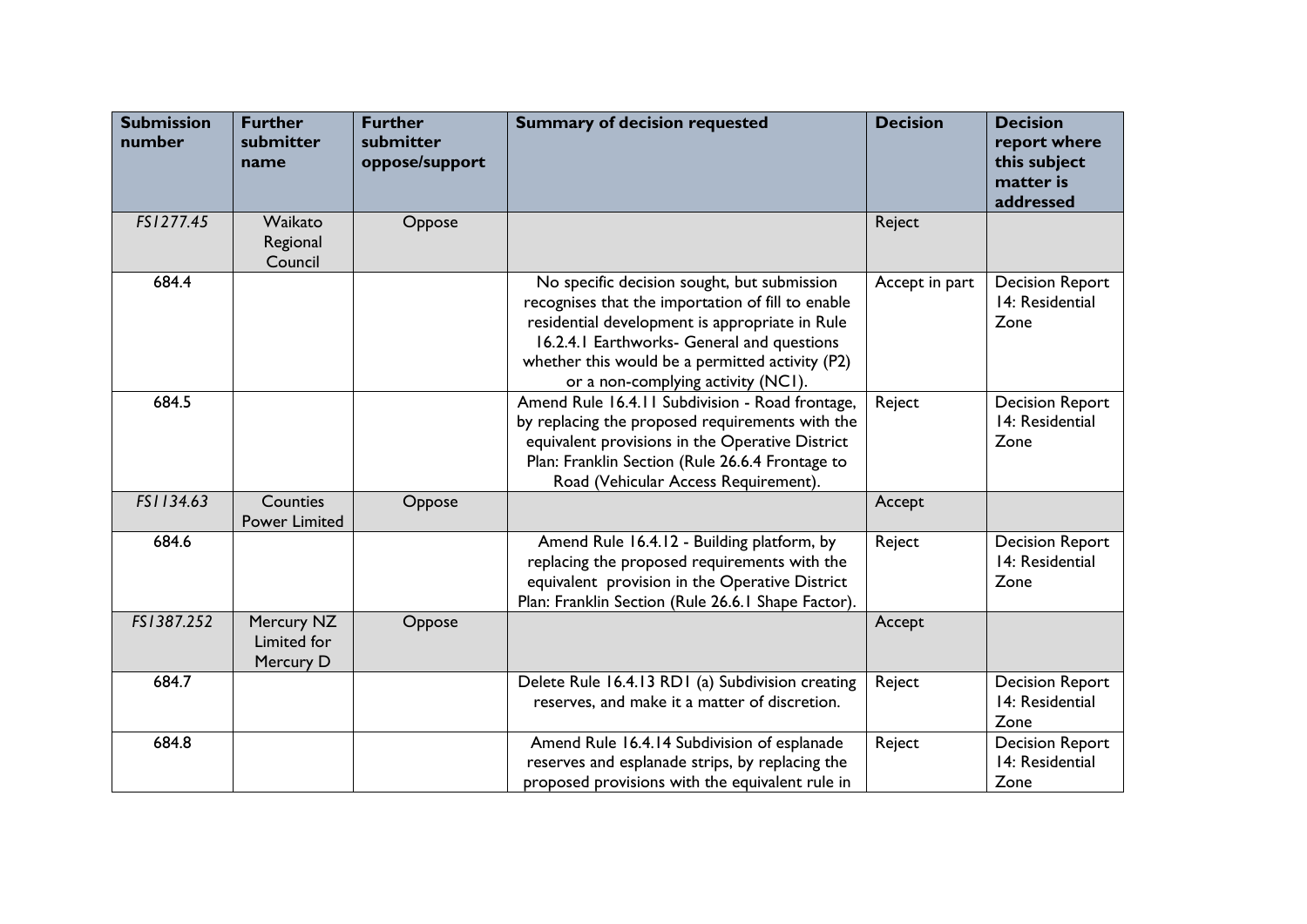| <b>Submission</b><br>number | <b>Further</b><br>submitter<br>name    | <b>Further</b><br>submitter<br>oppose/support | <b>Summary of decision requested</b>                                                                                                                                                                                                                                                                                                                                                                                                                                                          | <b>Decision</b> | <b>Decision</b><br>report where<br>this subject<br>matter is<br>addressed |
|-----------------------------|----------------------------------------|-----------------------------------------------|-----------------------------------------------------------------------------------------------------------------------------------------------------------------------------------------------------------------------------------------------------------------------------------------------------------------------------------------------------------------------------------------------------------------------------------------------------------------------------------------------|-----------------|---------------------------------------------------------------------------|
|                             |                                        |                                               | the Operative District Plan: Franklin Section<br>(Rule 11.5 Esplanade Reserves and Strips).                                                                                                                                                                                                                                                                                                                                                                                                   |                 |                                                                           |
| 684.9                       |                                        |                                               | Amend Table 14.12.5.14 - Access and road<br>conditions (Residential, Village, Business,<br>Business Town Centre and Industrial Zones), by<br>replacing the proposed standards with NZ<br>Standards- Table 3.2 Roading Design Standards;<br>OR Amend Table 14.12.5.14 Access and road<br>conditions, with the following Operative District<br>Plan Franklin Section for minimum legal and seal<br>widths: Users Legal width Minimum total seal<br>width 2-4 3.5m 2.7m 5-8 8m<br>5 <sub>m</sub> | Reject          | <b>Decision Report</b><br>13:<br>Infrastructure                           |
| FS1091.28                   | GD Jones                               | Support                                       |                                                                                                                                                                                                                                                                                                                                                                                                                                                                                               | Reject          |                                                                           |
| FS1387.253                  | Mercury NZ<br>Limited for<br>Mercury D | Oppose                                        |                                                                                                                                                                                                                                                                                                                                                                                                                                                                                               | Accept          |                                                                           |
| 684.10                      |                                        |                                               | Retain Rule 16.4.1 Subdivision - General, except<br>for the points raised and amendments sought<br>elsewhere in the submission.                                                                                                                                                                                                                                                                                                                                                               | Accept in part  | <b>Decision Report</b><br>14: Residential<br>Zone                         |
| FS1387.254                  | Mercury NZ<br>Limited for<br>Mercury D | Oppose                                        |                                                                                                                                                                                                                                                                                                                                                                                                                                                                                               | Accept in part  |                                                                           |
| 684.11                      |                                        |                                               | Delete Rule 16.4.1 RD1 (a)(iii) Subdivision -<br>General, and make it a matter of discretion.                                                                                                                                                                                                                                                                                                                                                                                                 | Accept in part  | <b>Decision Report</b><br>14: Residential<br>Zone                         |
| FS1387.255                  | Mercury NZ<br>Limited for<br>Mercury D | Oppose                                        |                                                                                                                                                                                                                                                                                                                                                                                                                                                                                               | Accept in part  |                                                                           |